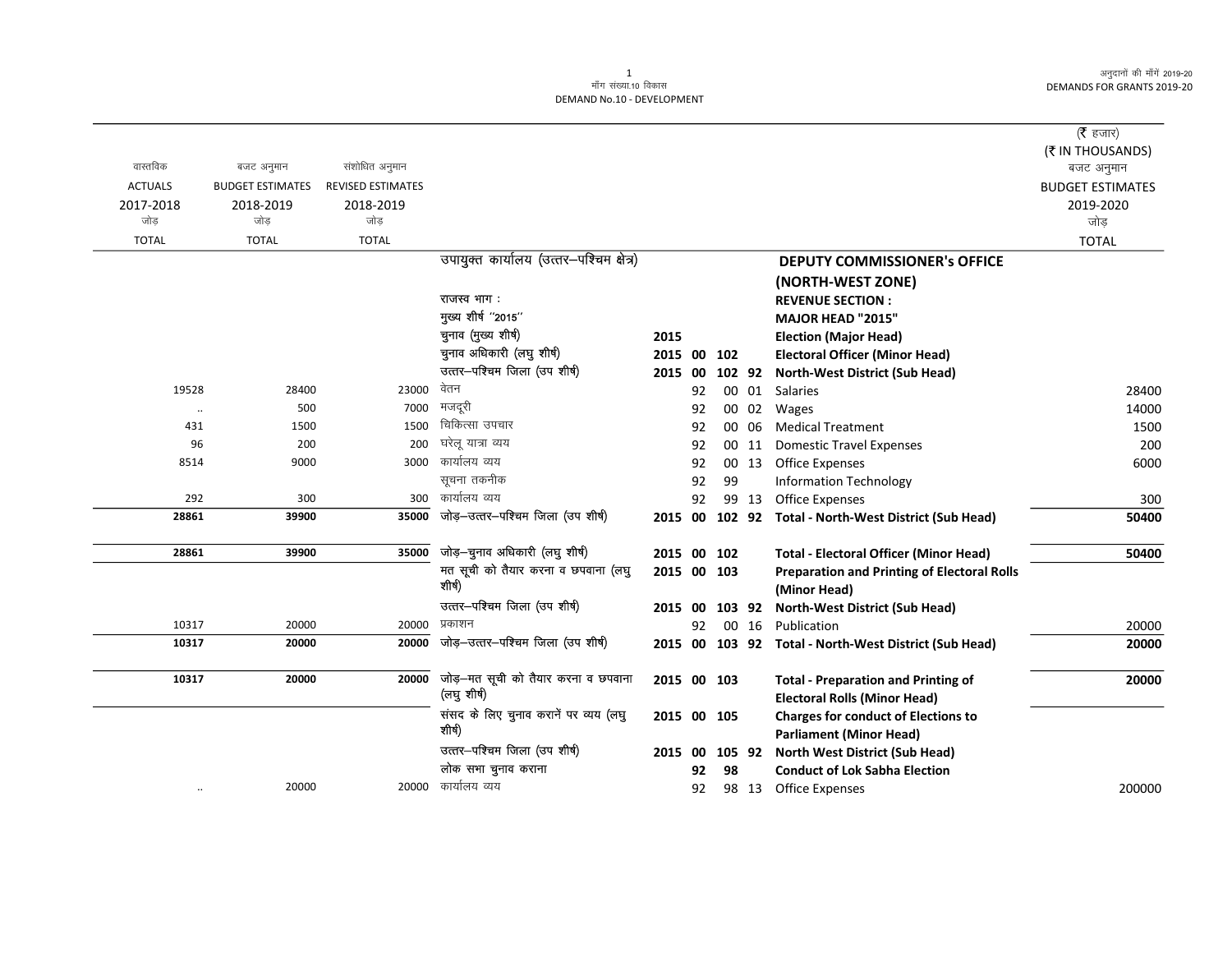|                |                         |                          |                                                                                |             |     |                |       |                                                                                                | ( $\bar{\tau}$ हजार)    |
|----------------|-------------------------|--------------------------|--------------------------------------------------------------------------------|-------------|-----|----------------|-------|------------------------------------------------------------------------------------------------|-------------------------|
|                |                         |                          |                                                                                |             |     |                |       |                                                                                                | (₹ IN THOUSANDS)        |
| वास्तविक       | बजट अनुमान              | संशोधित अनुमान           |                                                                                |             |     |                |       |                                                                                                | बजट अनुमान              |
| <b>ACTUALS</b> | <b>BUDGET ESTIMATES</b> | <b>REVISED ESTIMATES</b> |                                                                                |             |     |                |       |                                                                                                | <b>BUDGET ESTIMATES</b> |
| 2017-2018      | 2018-2019               | 2018-2019                |                                                                                |             |     |                |       |                                                                                                | 2019-2020               |
| जोड            | जोड                     | जोड                      |                                                                                |             |     |                |       |                                                                                                | जोड                     |
| <b>TOTAL</b>   | <b>TOTAL</b>            | <b>TOTAL</b>             |                                                                                |             |     |                |       |                                                                                                | <b>TOTAL</b>            |
|                | 20000<br>               | 20000                    | जोड़-उत्तर-पश्चिम जिला (उप शीर्ष)                                              |             |     |                |       | 2015 00 105 92 Total - North-West District (Sub Head)                                          | 200000                  |
|                | 20000<br>               | 20000                    | जोड़-संसद के लिए चुनाव करानें पर व्यय<br>(लघुशीर्ष)                            | 2015 00 105 |     |                |       | <b>Total - Charges for conduct of Elections to</b><br><b>Parliament (Minor Head)</b>           | 200000                  |
|                |                         |                          | राज्य/संघ क्षेत्र के विधान मंडलों के चुनाव<br>कराने पर प्रभार (लघु शीर्ष)      | 2015 00 106 |     |                |       | <b>Charges for conduct of Elections to</b><br><b>State/UT Legislature (Minor Head)</b>         |                         |
|                |                         |                          | उत्तर-पश्चिम जिला (उप शीर्ष)                                                   | 2015        | -00 | 106 95         |       | <b>North-West District (Sub Head)</b>                                                          |                         |
|                |                         |                          | चुनावों पर व्यय                                                                |             | 95  | 98             |       | <b>Expenses on Election</b>                                                                    |                         |
| 15621          | 15000                   | 4000                     | कार्यालय व्यय                                                                  |             | 95  |                | 98 13 | <b>Office Expenses</b>                                                                         | 150000                  |
| 15621          | 15000                   | 4000                     | जोड़-उत्तर-पश्चिम जिला (उप शीर्ष)                                              |             |     | 2015 00 106 95 |       | <b>Total - North-West District (Sub Head)</b>                                                  | 150000                  |
| 15621          | 15000                   | 4000                     | जोड़-राज्य/संघ क्षेत्र के विधान मंडलों के<br>चुनाव कराने पर प्रभार (लघु शीर्ष) | 2015 00 106 |     |                |       | <b>Total - Charges for conduct of Elections to</b><br><b>State/UT Legislature (Minor Head)</b> | 150000                  |
|                |                         |                          | मतदाताओं को पहचान पत्र जारी करना<br>(लघु शीर्ष)                                | 2015 00 108 |     |                |       | <b>Issue of Identity Cards to voters (Minor</b><br>Head)                                       |                         |
|                |                         |                          | उत्तर-पश्चिम क्षेत्र (उप शीर्ष)                                                | 2015 00     |     | 108 96         |       | North-West District (Sub Head)                                                                 |                         |
| 9092           | 11000                   | 6000                     | कार्यालय व्यय                                                                  |             | 96  |                | 00 13 | <b>Office Expenses</b>                                                                         | 5000                    |
| 2822           | 3000                    | 3000                     | अन्य प्रभार                                                                    |             | 96  |                | 00 50 | <b>Other Charges</b>                                                                           | 3000                    |
| 11914          | 14000                   | 9000                     | जोड़-उत्तर-पश्चिम क्षेत्र (उप शीर्ष)                                           | 2015        | 00  | 108 96         |       | <b>Total - North-West District (Sub Head)</b>                                                  | 8000                    |
| 11914          | 14000                   | 9000                     | जोड़–मतदाताओं को पहचान पत्र जारी<br>करना (लघु शीर्ष)                           | 2015 00 108 |     |                |       | Total - Issue of Identity Cards to voters<br>(Minor Head)                                      | 8000                    |
| 66713          | 108900                  | 88000                    | जोड़-मुख्य शीर्ष "2015"                                                        | 2015        |     |                |       | TOTAL - MAJOR HEAD"2015"                                                                       | 428400                  |
|                |                         |                          | मुख्य शीर्ष "2029"                                                             |             |     |                |       | <b>MAJOR HEAD "2029"</b>                                                                       |                         |
|                |                         |                          | भूमि राजस्व (मुख्य शीर्ष)                                                      | 2029        |     |                |       | Land Revenue (Major Head)                                                                      |                         |
|                |                         |                          | भूमि अभिलेख (लघु शीर्ष)                                                        | 2029        |     | 00 103         |       | <b>Land Records (Minor Head)</b>                                                               |                         |
|                |                         |                          | उत्तर-पश्चिम क्षेत्र (उप शीर्ष)                                                | 2029        | 00  | 103 90         |       | North West Zone (Sub Head)                                                                     |                         |
| 2339           | 4500                    | 2200                     | वेतन                                                                           |             | 90  |                | 00 01 | <b>Salaries</b>                                                                                | 7000                    |
|                | 9<br>300                | 100                      | चिकित्सा उपचार                                                                 |             | 90  |                | 00 06 | <b>Medical Treatment</b>                                                                       | 300                     |
| 2348           | 4800                    | 2300                     | जोड़-उत्तर-पश्चिम क्षेत्र (उप शीर्ष)                                           | 2029        | 00  | 103 90         |       | <b>Total - North West Zone (Sub Head)</b>                                                      | 7300                    |
| 2348           | 4800                    | 2300                     | जोड़-भूमि अभिलेख (लघु शीर्ष)                                                   | 2029        |     | 00 103         |       | <b>Total - Land Records (Minor Head)</b>                                                       | 7300                    |
|                |                         |                          |                                                                                |             |     |                |       |                                                                                                |                         |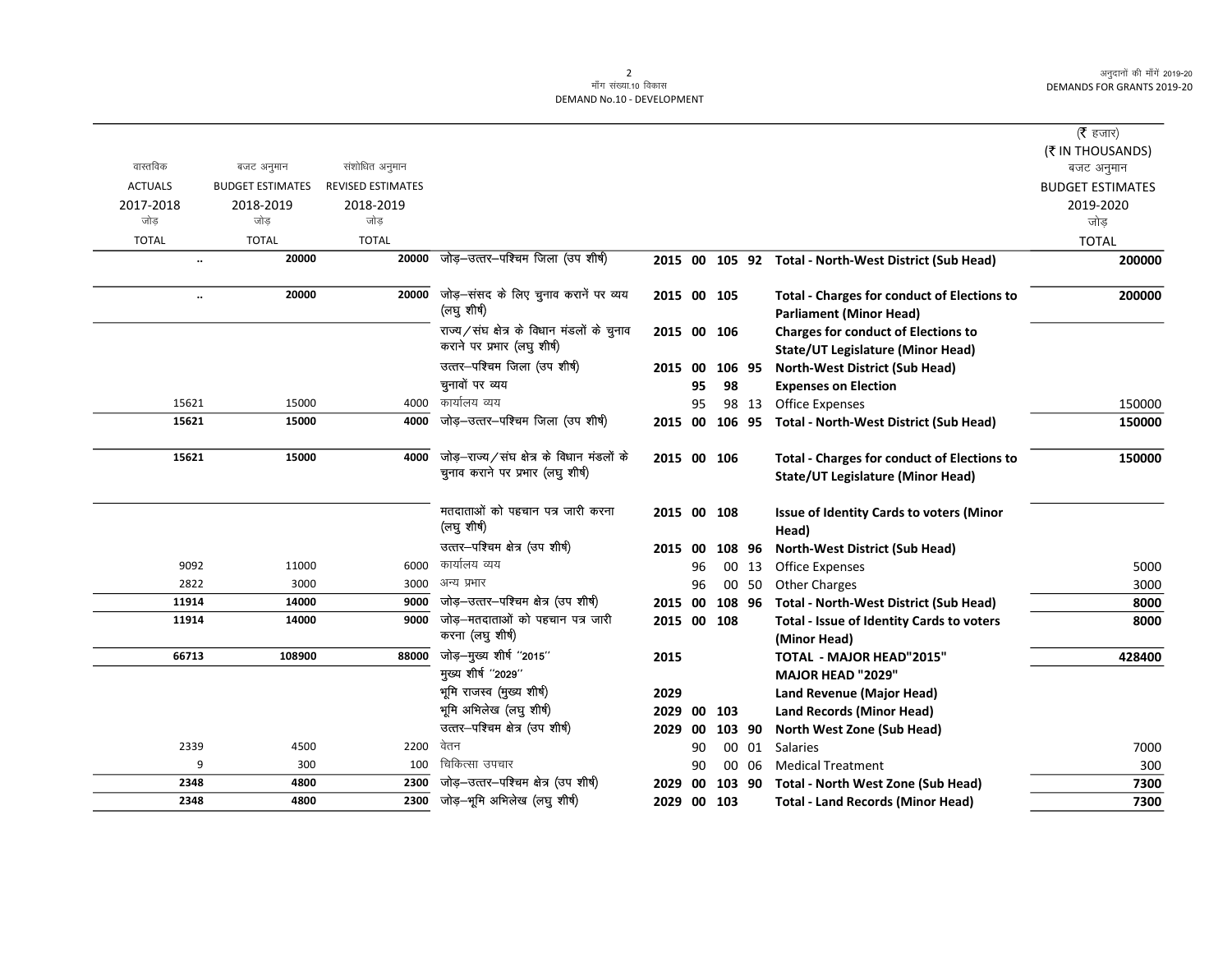|                   |                         |                          |                                      |             |    |        |       |                                                                                 | (रै हजार)               |
|-------------------|-------------------------|--------------------------|--------------------------------------|-------------|----|--------|-------|---------------------------------------------------------------------------------|-------------------------|
| वास्तविक          |                         | संशोधित अनुमान           |                                      |             |    |        |       |                                                                                 | (₹ IN THOUSANDS)        |
| <b>ACTUALS</b>    | बजट अनुमान              | <b>REVISED ESTIMATES</b> |                                      |             |    |        |       |                                                                                 | बजट अनुमान              |
|                   | <b>BUDGET ESTIMATES</b> |                          |                                      |             |    |        |       |                                                                                 | <b>BUDGET ESTIMATES</b> |
| 2017-2018<br>जोड़ | 2018-2019<br>जोड़       | 2018-2019<br>जोड़        |                                      |             |    |        |       |                                                                                 | 2019-2020<br>जोड़       |
| <b>TOTAL</b>      | <b>TOTAL</b>            | <b>TOTAL</b>             |                                      |             |    |        |       |                                                                                 | <b>TOTAL</b>            |
|                   |                         |                          | अन्य व्यय (लघु शीर्ष)                | 2029        | 00 | 800    |       | <b>Other Expenditure (Minor Head)</b>                                           |                         |
|                   |                         |                          | उत्तर-पश्चिम क्षेत्र (उप शीर्ष)      | 2029        | 00 | 800 92 |       | North West Zone (Sub Head)                                                      |                         |
|                   |                         |                          | चकबन्दी योजना                        |             | 92 | 98     |       | <b>Consolidation of holding Schemes</b>                                         |                         |
| 10854             | 17000                   | 15000                    | वेतन                                 |             | 92 |        | 98 01 | <b>Salaries</b>                                                                 | 22000                   |
| 56                | 300                     | 100                      | चिकित्सा उपचार                       |             | 92 |        | 98 06 | <b>Medical Treatment</b>                                                        | 300                     |
| 10910             | 17300                   | 15100                    | जोड़-उत्तर-पश्चिम क्षेत्र (उप शीर्ष) | 2029        | 00 | 800 92 |       | Total - North West Zone (Sub Head)                                              | 22300                   |
| 10910             | 17300                   | 15100                    | जोड़–अन्य व्यय (लघु शीर्ष)           | 2029        |    | 00 800 |       | <b>Total - Other Expenditure (Minor Head)</b>                                   | 22300                   |
|                   |                         |                          |                                      |             |    |        |       |                                                                                 |                         |
| 13258             | 22100                   | 17400                    | जोड़-मुख्य शीर्ष "2029"              | 2029        |    |        |       | <b>TOTAL - MAJOR HEAD"2029"</b>                                                 | 29600                   |
|                   |                         |                          | मुख्य शीर्ष "2030"                   |             |    |        |       | <b>MAJOR HEAD "2030"</b>                                                        |                         |
|                   |                         |                          | स्टाम्प और पंजीकरण (मुख्य शीर्ष)     | 2030        |    |        |       | <b>Stamps and Registration (Major Head)</b>                                     |                         |
|                   |                         |                          | पंजीकरण (उप मुख्य शीर्ष)             | 2030 03     |    |        |       | <b>Registration (Sub Major Head)</b>                                            |                         |
|                   |                         |                          | निर्देशन और प्रकाशन (लघु शीर्ष)      | 2030 03 001 |    |        |       | Direction & Admn. (Minor Head)                                                  |                         |
|                   |                         |                          | उत्तर-पश्चिम क्षेत्र (उप शीर्ष)      | 2030 03     |    | 001 94 |       | North West Zone (Sub Head)                                                      |                         |
| 1992              | 2000                    | 800                      | वेतन                                 |             | 94 |        | 00 01 | Salaries                                                                        | 2100                    |
| $\ddotsc$         | 200                     | 100                      | चिकित्सा उपचार                       |             | 94 |        | 00 06 | <b>Medical Treatment</b>                                                        | 200                     |
| 1992              | 2200                    | 900                      | जोड़-उत्तर-पश्चिम क्षेत्र (उप शीर्ष) | 2030 03     |    | 001 94 |       | Total - North West Zone (Sub Head)                                              | 2300                    |
| 1992              | 2200                    | 900                      | जोड़-निर्देशन और प्रकाशन (लघु शीर्ष) | 2030 03 001 |    |        |       | <b>Total - Direction &amp; Admn. (Minor Head)</b>                               | 2300                    |
| 1992              | 2200                    | 900                      | जोड़-पंजीकरण (उप मुख्य शीर्ष)        | 2030 03     |    |        |       |                                                                                 |                         |
| 1992              | 2200                    | 900                      | जोड़-मुख्य शीर्ष "2030"              | 2030        |    |        |       | <b>Total - Registration (Sub Major Head)</b><br><b>TOTAL - MAJOR HEAD"2030"</b> | 2300<br>2300            |
|                   |                         |                          | मुख्य शीर्ष "2053"                   |             |    |        |       | <b>MAJOR HEAD "2053"</b>                                                        |                         |
|                   |                         |                          | जिला प्रशासन (मुख्य शीर्ष)           | 2053        |    |        |       | <b>District Administration (Major Head)</b>                                     |                         |
|                   |                         |                          | जिला स्थापना (लघु शीर्ष)             | 2053 00     |    | 093    |       | District Estt. (Minor Head)                                                     |                         |
|                   |                         |                          | उत्तर-पश्चिम क्षेत्र (उप शीर्ष)      | 2053 00     |    | 093 87 |       | North West Zone (Sub Head)                                                      |                         |
| 40069             | 50000                   | 50000                    | वेतन                                 |             | 87 |        | 00 01 | <b>Salaries</b>                                                                 | 51000                   |
| $\ddotsc$         | 5000                    | 3000                     | मजदूरी                               |             | 87 |        | 00 02 | Wages                                                                           | 5000                    |
| 20                | 200                     | 100                      | समयोपरि भत्ता                        |             | 87 |        | 00 03 | O.T.A.                                                                          | 100                     |
| 574               | 800                     | 800                      | चिकित्सा उपचार                       |             | 87 |        | 00 06 | <b>Medical Treatment</b>                                                        | 800                     |
| 387               | 600                     | 1200                     | घरेलू यात्रा व्यय                    |             | 87 |        | 00 11 | <b>Domestic Travel Expenses</b>                                                 | 1200                    |
| 45009             | 50000                   | 55000                    | कार्यालय व्यय                        |             | 87 |        |       | 00 13 Office Expenses                                                           | 65000                   |
|                   |                         |                          |                                      |             |    |        |       |                                                                                 |                         |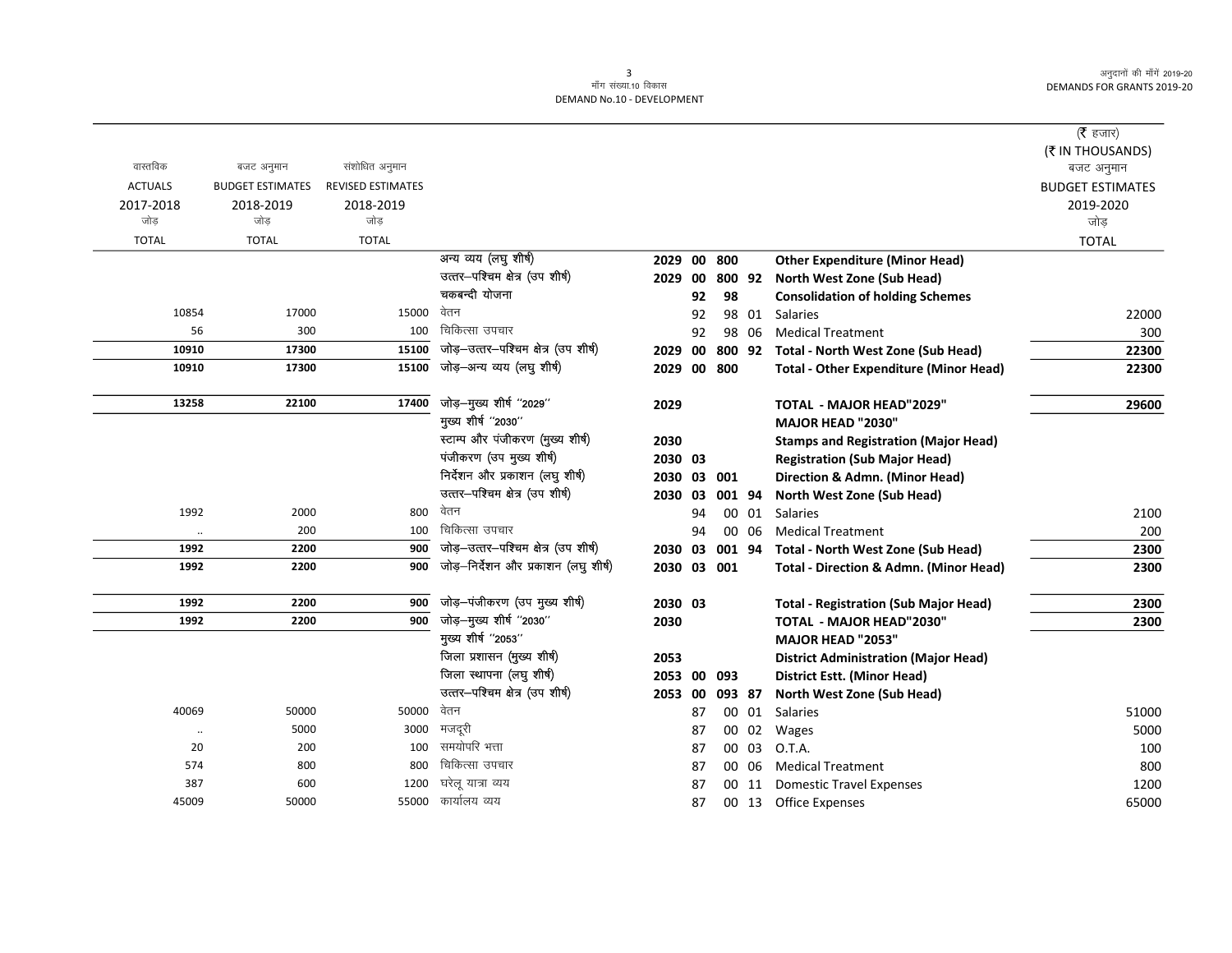| (₹ IN THOUSANDS)<br>वास्तविक<br>संशोधित अनुमान<br>बजट अनुमान<br>बजट अनुमान<br><b>ACTUALS</b><br><b>BUDGET ESTIMATES</b><br><b>REVISED ESTIMATES</b><br><b>BUDGET ESTIMATES</b><br>2017-2018<br>2018-2019<br>2018-2019<br>2019-2020<br>जोड<br>जोड<br>जोड<br>जोड<br><b>TOTAL</b><br><b>TOTAL</b><br><b>TOTAL</b><br><b>TOTAL</b><br>सूचना तकनीक<br>87<br>99<br><b>Information Technology</b><br>कार्यालय व्यय<br>1500<br>1500<br><b>Office Expenses</b><br>87<br>99 13<br>1500<br><br>जोड़-उत्तर-पश्चिम क्षेत्र (उप शीर्ष)<br>86059<br>108100<br>111600<br>124600<br>2053 00<br>Total - North West Zone (Sub Head)<br>093 87<br>जोड़-जिला स्थापना (लघु शीर्ष)<br>108100<br>111600<br>86059<br><b>Total - District Estt. (Minor Head)</b><br>124600<br>2053 00<br>093<br>अन्य स्थापना (लघु शीर्ष)<br>2053 00<br><b>Other Estt. (Minor Head)</b><br>094<br>उपक्षेत्रिय कार्यालय (उप शीर्ष)<br>2053 00<br>094 99<br><b>Sub-Divisional Estt. (Sub Head)</b><br>उत्तर-पश्चिम क्षेत्र<br>99<br>92<br><b>North West Zone</b><br>वेतन<br>2196<br>4500<br>3200<br>92 01<br><b>Salaries</b><br>4500<br>99<br>चिकित्सा उपचार<br>42<br>200<br>100<br><b>Medical Treatment</b><br>200<br>99<br>92 06<br>जोड़-उपक्षेत्रिय कार्यालय (उप शीर्ष)<br>2238<br>3300<br>4700<br>4700<br>2053 00<br>094 99<br>Total - Sub-Divisional Estt. (Sub Head)<br>भूमि अधिग्रहण कार्यालय (उप शीर्ष)<br>2053 00<br>094 86<br>Land Acquisition Estt. (Sub Head)<br>उत्तर-पश्चिम क्षेत्र<br>98<br>86<br><b>North West Zone</b><br>वेतन<br>6897<br>10000<br>10000<br>98 01<br><b>Salaries</b><br>15000<br>86<br>चिकित्सा उपचार<br>746<br>1500<br>1500<br>1500<br>86<br>98 06<br><b>Medical Treatment</b><br>विज्ञापन एवं प्रचार<br>408<br>1500<br>1500<br>86<br>Advertisement & Publicity<br>1500<br>98<br>-26<br>व्यावसायिक सेवायें<br>1138<br>2500<br>2500<br>86<br>98<br>28<br><b>Professional Services</b><br>2500<br>जोड़-भूमि अधिग्रहण कार्यालय (उप शीर्ष)<br>9189<br>15500<br>15500<br>20500<br>2053 00<br>094 86<br><b>Total - Land Acquisition Estt. (Sub Head)</b><br>जोड़-अन्य स्थापना (लघु शीर्ष)<br>11427<br>20200<br>18800<br>25200<br>2053 00<br><b>Total - Other Estt. (Minor Head)</b><br>094<br>अन्य व्यय (लघु शीर्ष)<br>2053 00 800<br><b>Other Expenditure (Minor Head)</b><br>जिला शहरी विकास ऐजेंसी को अनुदान (डी.<br>2053 00 800 69<br><b>Grants to District Urban Development</b><br>यूडी.ए.) उत्तर-पश्चिम जिला (उप शीर्ष)<br>Agency (DUDA) District North West (Sub<br>Head)<br>सहायता अनुदान-सामान्य<br>1400<br>Grants-in-aid-General<br>69<br>00 31<br>जोड़–जिला शहरी विकास ऐजेंसी को<br>1400<br>2053 00<br>800 69<br><b>Total: Grants to District Urban</b><br>$\ddot{\phantom{a}}$<br>अनुदान (डी.यू.डी.ए.) उत्तर-पश्चिम जिला<br><b>Development Agency (DUDA) District</b><br>(उप शीर्ष)<br>North West (Sub Head)<br>जोड़–अन्य व्यय (लघु शीर्ष)<br>1400<br>2053 00 800<br><b>Total - Other Expenditure (Minor Head)</b><br>$\ldots$<br><sup>-</sup> जोड़—मुख्य शीर्ष "2053"<br>97486<br>129700<br>130400<br><b>TOTAL - MAJOR HEAD"2053"</b><br>149800<br>2053 |  |                    |  |  |                   |           |
|------------------------------------------------------------------------------------------------------------------------------------------------------------------------------------------------------------------------------------------------------------------------------------------------------------------------------------------------------------------------------------------------------------------------------------------------------------------------------------------------------------------------------------------------------------------------------------------------------------------------------------------------------------------------------------------------------------------------------------------------------------------------------------------------------------------------------------------------------------------------------------------------------------------------------------------------------------------------------------------------------------------------------------------------------------------------------------------------------------------------------------------------------------------------------------------------------------------------------------------------------------------------------------------------------------------------------------------------------------------------------------------------------------------------------------------------------------------------------------------------------------------------------------------------------------------------------------------------------------------------------------------------------------------------------------------------------------------------------------------------------------------------------------------------------------------------------------------------------------------------------------------------------------------------------------------------------------------------------------------------------------------------------------------------------------------------------------------------------------------------------------------------------------------------------------------------------------------------------------------------------------------------------------------------------------------------------------------------------------------------------------------------------------------------------------------------------------------------------------------------------------------------------------------------------------------------------------------------------------------------------------------------------------------------------------------------------------------------------------------------------------------------------------------------------------------------------------------------------------------------------------------------------------------------------------------------------------------------------------------------------------------------------------------------------|--|--------------------|--|--|-------------------|-----------|
|                                                                                                                                                                                                                                                                                                                                                                                                                                                                                                                                                                                                                                                                                                                                                                                                                                                                                                                                                                                                                                                                                                                                                                                                                                                                                                                                                                                                                                                                                                                                                                                                                                                                                                                                                                                                                                                                                                                                                                                                                                                                                                                                                                                                                                                                                                                                                                                                                                                                                                                                                                                                                                                                                                                                                                                                                                                                                                                                                                                                                                                      |  |                    |  |  |                   | (रै हजार) |
|                                                                                                                                                                                                                                                                                                                                                                                                                                                                                                                                                                                                                                                                                                                                                                                                                                                                                                                                                                                                                                                                                                                                                                                                                                                                                                                                                                                                                                                                                                                                                                                                                                                                                                                                                                                                                                                                                                                                                                                                                                                                                                                                                                                                                                                                                                                                                                                                                                                                                                                                                                                                                                                                                                                                                                                                                                                                                                                                                                                                                                                      |  |                    |  |  |                   |           |
|                                                                                                                                                                                                                                                                                                                                                                                                                                                                                                                                                                                                                                                                                                                                                                                                                                                                                                                                                                                                                                                                                                                                                                                                                                                                                                                                                                                                                                                                                                                                                                                                                                                                                                                                                                                                                                                                                                                                                                                                                                                                                                                                                                                                                                                                                                                                                                                                                                                                                                                                                                                                                                                                                                                                                                                                                                                                                                                                                                                                                                                      |  |                    |  |  |                   |           |
|                                                                                                                                                                                                                                                                                                                                                                                                                                                                                                                                                                                                                                                                                                                                                                                                                                                                                                                                                                                                                                                                                                                                                                                                                                                                                                                                                                                                                                                                                                                                                                                                                                                                                                                                                                                                                                                                                                                                                                                                                                                                                                                                                                                                                                                                                                                                                                                                                                                                                                                                                                                                                                                                                                                                                                                                                                                                                                                                                                                                                                                      |  |                    |  |  |                   |           |
|                                                                                                                                                                                                                                                                                                                                                                                                                                                                                                                                                                                                                                                                                                                                                                                                                                                                                                                                                                                                                                                                                                                                                                                                                                                                                                                                                                                                                                                                                                                                                                                                                                                                                                                                                                                                                                                                                                                                                                                                                                                                                                                                                                                                                                                                                                                                                                                                                                                                                                                                                                                                                                                                                                                                                                                                                                                                                                                                                                                                                                                      |  |                    |  |  |                   |           |
|                                                                                                                                                                                                                                                                                                                                                                                                                                                                                                                                                                                                                                                                                                                                                                                                                                                                                                                                                                                                                                                                                                                                                                                                                                                                                                                                                                                                                                                                                                                                                                                                                                                                                                                                                                                                                                                                                                                                                                                                                                                                                                                                                                                                                                                                                                                                                                                                                                                                                                                                                                                                                                                                                                                                                                                                                                                                                                                                                                                                                                                      |  |                    |  |  |                   |           |
|                                                                                                                                                                                                                                                                                                                                                                                                                                                                                                                                                                                                                                                                                                                                                                                                                                                                                                                                                                                                                                                                                                                                                                                                                                                                                                                                                                                                                                                                                                                                                                                                                                                                                                                                                                                                                                                                                                                                                                                                                                                                                                                                                                                                                                                                                                                                                                                                                                                                                                                                                                                                                                                                                                                                                                                                                                                                                                                                                                                                                                                      |  |                    |  |  |                   |           |
|                                                                                                                                                                                                                                                                                                                                                                                                                                                                                                                                                                                                                                                                                                                                                                                                                                                                                                                                                                                                                                                                                                                                                                                                                                                                                                                                                                                                                                                                                                                                                                                                                                                                                                                                                                                                                                                                                                                                                                                                                                                                                                                                                                                                                                                                                                                                                                                                                                                                                                                                                                                                                                                                                                                                                                                                                                                                                                                                                                                                                                                      |  |                    |  |  |                   |           |
|                                                                                                                                                                                                                                                                                                                                                                                                                                                                                                                                                                                                                                                                                                                                                                                                                                                                                                                                                                                                                                                                                                                                                                                                                                                                                                                                                                                                                                                                                                                                                                                                                                                                                                                                                                                                                                                                                                                                                                                                                                                                                                                                                                                                                                                                                                                                                                                                                                                                                                                                                                                                                                                                                                                                                                                                                                                                                                                                                                                                                                                      |  |                    |  |  |                   |           |
|                                                                                                                                                                                                                                                                                                                                                                                                                                                                                                                                                                                                                                                                                                                                                                                                                                                                                                                                                                                                                                                                                                                                                                                                                                                                                                                                                                                                                                                                                                                                                                                                                                                                                                                                                                                                                                                                                                                                                                                                                                                                                                                                                                                                                                                                                                                                                                                                                                                                                                                                                                                                                                                                                                                                                                                                                                                                                                                                                                                                                                                      |  |                    |  |  |                   |           |
|                                                                                                                                                                                                                                                                                                                                                                                                                                                                                                                                                                                                                                                                                                                                                                                                                                                                                                                                                                                                                                                                                                                                                                                                                                                                                                                                                                                                                                                                                                                                                                                                                                                                                                                                                                                                                                                                                                                                                                                                                                                                                                                                                                                                                                                                                                                                                                                                                                                                                                                                                                                                                                                                                                                                                                                                                                                                                                                                                                                                                                                      |  |                    |  |  |                   |           |
|                                                                                                                                                                                                                                                                                                                                                                                                                                                                                                                                                                                                                                                                                                                                                                                                                                                                                                                                                                                                                                                                                                                                                                                                                                                                                                                                                                                                                                                                                                                                                                                                                                                                                                                                                                                                                                                                                                                                                                                                                                                                                                                                                                                                                                                                                                                                                                                                                                                                                                                                                                                                                                                                                                                                                                                                                                                                                                                                                                                                                                                      |  |                    |  |  |                   |           |
|                                                                                                                                                                                                                                                                                                                                                                                                                                                                                                                                                                                                                                                                                                                                                                                                                                                                                                                                                                                                                                                                                                                                                                                                                                                                                                                                                                                                                                                                                                                                                                                                                                                                                                                                                                                                                                                                                                                                                                                                                                                                                                                                                                                                                                                                                                                                                                                                                                                                                                                                                                                                                                                                                                                                                                                                                                                                                                                                                                                                                                                      |  |                    |  |  |                   |           |
|                                                                                                                                                                                                                                                                                                                                                                                                                                                                                                                                                                                                                                                                                                                                                                                                                                                                                                                                                                                                                                                                                                                                                                                                                                                                                                                                                                                                                                                                                                                                                                                                                                                                                                                                                                                                                                                                                                                                                                                                                                                                                                                                                                                                                                                                                                                                                                                                                                                                                                                                                                                                                                                                                                                                                                                                                                                                                                                                                                                                                                                      |  |                    |  |  |                   |           |
|                                                                                                                                                                                                                                                                                                                                                                                                                                                                                                                                                                                                                                                                                                                                                                                                                                                                                                                                                                                                                                                                                                                                                                                                                                                                                                                                                                                                                                                                                                                                                                                                                                                                                                                                                                                                                                                                                                                                                                                                                                                                                                                                                                                                                                                                                                                                                                                                                                                                                                                                                                                                                                                                                                                                                                                                                                                                                                                                                                                                                                                      |  |                    |  |  |                   |           |
|                                                                                                                                                                                                                                                                                                                                                                                                                                                                                                                                                                                                                                                                                                                                                                                                                                                                                                                                                                                                                                                                                                                                                                                                                                                                                                                                                                                                                                                                                                                                                                                                                                                                                                                                                                                                                                                                                                                                                                                                                                                                                                                                                                                                                                                                                                                                                                                                                                                                                                                                                                                                                                                                                                                                                                                                                                                                                                                                                                                                                                                      |  |                    |  |  |                   |           |
|                                                                                                                                                                                                                                                                                                                                                                                                                                                                                                                                                                                                                                                                                                                                                                                                                                                                                                                                                                                                                                                                                                                                                                                                                                                                                                                                                                                                                                                                                                                                                                                                                                                                                                                                                                                                                                                                                                                                                                                                                                                                                                                                                                                                                                                                                                                                                                                                                                                                                                                                                                                                                                                                                                                                                                                                                                                                                                                                                                                                                                                      |  |                    |  |  |                   |           |
|                                                                                                                                                                                                                                                                                                                                                                                                                                                                                                                                                                                                                                                                                                                                                                                                                                                                                                                                                                                                                                                                                                                                                                                                                                                                                                                                                                                                                                                                                                                                                                                                                                                                                                                                                                                                                                                                                                                                                                                                                                                                                                                                                                                                                                                                                                                                                                                                                                                                                                                                                                                                                                                                                                                                                                                                                                                                                                                                                                                                                                                      |  |                    |  |  |                   |           |
|                                                                                                                                                                                                                                                                                                                                                                                                                                                                                                                                                                                                                                                                                                                                                                                                                                                                                                                                                                                                                                                                                                                                                                                                                                                                                                                                                                                                                                                                                                                                                                                                                                                                                                                                                                                                                                                                                                                                                                                                                                                                                                                                                                                                                                                                                                                                                                                                                                                                                                                                                                                                                                                                                                                                                                                                                                                                                                                                                                                                                                                      |  |                    |  |  |                   |           |
|                                                                                                                                                                                                                                                                                                                                                                                                                                                                                                                                                                                                                                                                                                                                                                                                                                                                                                                                                                                                                                                                                                                                                                                                                                                                                                                                                                                                                                                                                                                                                                                                                                                                                                                                                                                                                                                                                                                                                                                                                                                                                                                                                                                                                                                                                                                                                                                                                                                                                                                                                                                                                                                                                                                                                                                                                                                                                                                                                                                                                                                      |  |                    |  |  |                   |           |
|                                                                                                                                                                                                                                                                                                                                                                                                                                                                                                                                                                                                                                                                                                                                                                                                                                                                                                                                                                                                                                                                                                                                                                                                                                                                                                                                                                                                                                                                                                                                                                                                                                                                                                                                                                                                                                                                                                                                                                                                                                                                                                                                                                                                                                                                                                                                                                                                                                                                                                                                                                                                                                                                                                                                                                                                                                                                                                                                                                                                                                                      |  |                    |  |  |                   |           |
|                                                                                                                                                                                                                                                                                                                                                                                                                                                                                                                                                                                                                                                                                                                                                                                                                                                                                                                                                                                                                                                                                                                                                                                                                                                                                                                                                                                                                                                                                                                                                                                                                                                                                                                                                                                                                                                                                                                                                                                                                                                                                                                                                                                                                                                                                                                                                                                                                                                                                                                                                                                                                                                                                                                                                                                                                                                                                                                                                                                                                                                      |  |                    |  |  |                   |           |
|                                                                                                                                                                                                                                                                                                                                                                                                                                                                                                                                                                                                                                                                                                                                                                                                                                                                                                                                                                                                                                                                                                                                                                                                                                                                                                                                                                                                                                                                                                                                                                                                                                                                                                                                                                                                                                                                                                                                                                                                                                                                                                                                                                                                                                                                                                                                                                                                                                                                                                                                                                                                                                                                                                                                                                                                                                                                                                                                                                                                                                                      |  |                    |  |  |                   |           |
|                                                                                                                                                                                                                                                                                                                                                                                                                                                                                                                                                                                                                                                                                                                                                                                                                                                                                                                                                                                                                                                                                                                                                                                                                                                                                                                                                                                                                                                                                                                                                                                                                                                                                                                                                                                                                                                                                                                                                                                                                                                                                                                                                                                                                                                                                                                                                                                                                                                                                                                                                                                                                                                                                                                                                                                                                                                                                                                                                                                                                                                      |  |                    |  |  |                   |           |
|                                                                                                                                                                                                                                                                                                                                                                                                                                                                                                                                                                                                                                                                                                                                                                                                                                                                                                                                                                                                                                                                                                                                                                                                                                                                                                                                                                                                                                                                                                                                                                                                                                                                                                                                                                                                                                                                                                                                                                                                                                                                                                                                                                                                                                                                                                                                                                                                                                                                                                                                                                                                                                                                                                                                                                                                                                                                                                                                                                                                                                                      |  |                    |  |  |                   |           |
|                                                                                                                                                                                                                                                                                                                                                                                                                                                                                                                                                                                                                                                                                                                                                                                                                                                                                                                                                                                                                                                                                                                                                                                                                                                                                                                                                                                                                                                                                                                                                                                                                                                                                                                                                                                                                                                                                                                                                                                                                                                                                                                                                                                                                                                                                                                                                                                                                                                                                                                                                                                                                                                                                                                                                                                                                                                                                                                                                                                                                                                      |  |                    |  |  |                   |           |
|                                                                                                                                                                                                                                                                                                                                                                                                                                                                                                                                                                                                                                                                                                                                                                                                                                                                                                                                                                                                                                                                                                                                                                                                                                                                                                                                                                                                                                                                                                                                                                                                                                                                                                                                                                                                                                                                                                                                                                                                                                                                                                                                                                                                                                                                                                                                                                                                                                                                                                                                                                                                                                                                                                                                                                                                                                                                                                                                                                                                                                                      |  |                    |  |  |                   |           |
|                                                                                                                                                                                                                                                                                                                                                                                                                                                                                                                                                                                                                                                                                                                                                                                                                                                                                                                                                                                                                                                                                                                                                                                                                                                                                                                                                                                                                                                                                                                                                                                                                                                                                                                                                                                                                                                                                                                                                                                                                                                                                                                                                                                                                                                                                                                                                                                                                                                                                                                                                                                                                                                                                                                                                                                                                                                                                                                                                                                                                                                      |  |                    |  |  |                   |           |
|                                                                                                                                                                                                                                                                                                                                                                                                                                                                                                                                                                                                                                                                                                                                                                                                                                                                                                                                                                                                                                                                                                                                                                                                                                                                                                                                                                                                                                                                                                                                                                                                                                                                                                                                                                                                                                                                                                                                                                                                                                                                                                                                                                                                                                                                                                                                                                                                                                                                                                                                                                                                                                                                                                                                                                                                                                                                                                                                                                                                                                                      |  |                    |  |  |                   |           |
|                                                                                                                                                                                                                                                                                                                                                                                                                                                                                                                                                                                                                                                                                                                                                                                                                                                                                                                                                                                                                                                                                                                                                                                                                                                                                                                                                                                                                                                                                                                                                                                                                                                                                                                                                                                                                                                                                                                                                                                                                                                                                                                                                                                                                                                                                                                                                                                                                                                                                                                                                                                                                                                                                                                                                                                                                                                                                                                                                                                                                                                      |  |                    |  |  |                   |           |
|                                                                                                                                                                                                                                                                                                                                                                                                                                                                                                                                                                                                                                                                                                                                                                                                                                                                                                                                                                                                                                                                                                                                                                                                                                                                                                                                                                                                                                                                                                                                                                                                                                                                                                                                                                                                                                                                                                                                                                                                                                                                                                                                                                                                                                                                                                                                                                                                                                                                                                                                                                                                                                                                                                                                                                                                                                                                                                                                                                                                                                                      |  |                    |  |  |                   |           |
|                                                                                                                                                                                                                                                                                                                                                                                                                                                                                                                                                                                                                                                                                                                                                                                                                                                                                                                                                                                                                                                                                                                                                                                                                                                                                                                                                                                                                                                                                                                                                                                                                                                                                                                                                                                                                                                                                                                                                                                                                                                                                                                                                                                                                                                                                                                                                                                                                                                                                                                                                                                                                                                                                                                                                                                                                                                                                                                                                                                                                                                      |  |                    |  |  |                   |           |
|                                                                                                                                                                                                                                                                                                                                                                                                                                                                                                                                                                                                                                                                                                                                                                                                                                                                                                                                                                                                                                                                                                                                                                                                                                                                                                                                                                                                                                                                                                                                                                                                                                                                                                                                                                                                                                                                                                                                                                                                                                                                                                                                                                                                                                                                                                                                                                                                                                                                                                                                                                                                                                                                                                                                                                                                                                                                                                                                                                                                                                                      |  |                    |  |  |                   |           |
|                                                                                                                                                                                                                                                                                                                                                                                                                                                                                                                                                                                                                                                                                                                                                                                                                                                                                                                                                                                                                                                                                                                                                                                                                                                                                                                                                                                                                                                                                                                                                                                                                                                                                                                                                                                                                                                                                                                                                                                                                                                                                                                                                                                                                                                                                                                                                                                                                                                                                                                                                                                                                                                                                                                                                                                                                                                                                                                                                                                                                                                      |  |                    |  |  |                   |           |
|                                                                                                                                                                                                                                                                                                                                                                                                                                                                                                                                                                                                                                                                                                                                                                                                                                                                                                                                                                                                                                                                                                                                                                                                                                                                                                                                                                                                                                                                                                                                                                                                                                                                                                                                                                                                                                                                                                                                                                                                                                                                                                                                                                                                                                                                                                                                                                                                                                                                                                                                                                                                                                                                                                                                                                                                                                                                                                                                                                                                                                                      |  |                    |  |  |                   |           |
|                                                                                                                                                                                                                                                                                                                                                                                                                                                                                                                                                                                                                                                                                                                                                                                                                                                                                                                                                                                                                                                                                                                                                                                                                                                                                                                                                                                                                                                                                                                                                                                                                                                                                                                                                                                                                                                                                                                                                                                                                                                                                                                                                                                                                                                                                                                                                                                                                                                                                                                                                                                                                                                                                                                                                                                                                                                                                                                                                                                                                                                      |  |                    |  |  |                   |           |
|                                                                                                                                                                                                                                                                                                                                                                                                                                                                                                                                                                                                                                                                                                                                                                                                                                                                                                                                                                                                                                                                                                                                                                                                                                                                                                                                                                                                                                                                                                                                                                                                                                                                                                                                                                                                                                                                                                                                                                                                                                                                                                                                                                                                                                                                                                                                                                                                                                                                                                                                                                                                                                                                                                                                                                                                                                                                                                                                                                                                                                                      |  | मुख्य शीर्ष "2235" |  |  | MAJOR HEAD "2235" |           |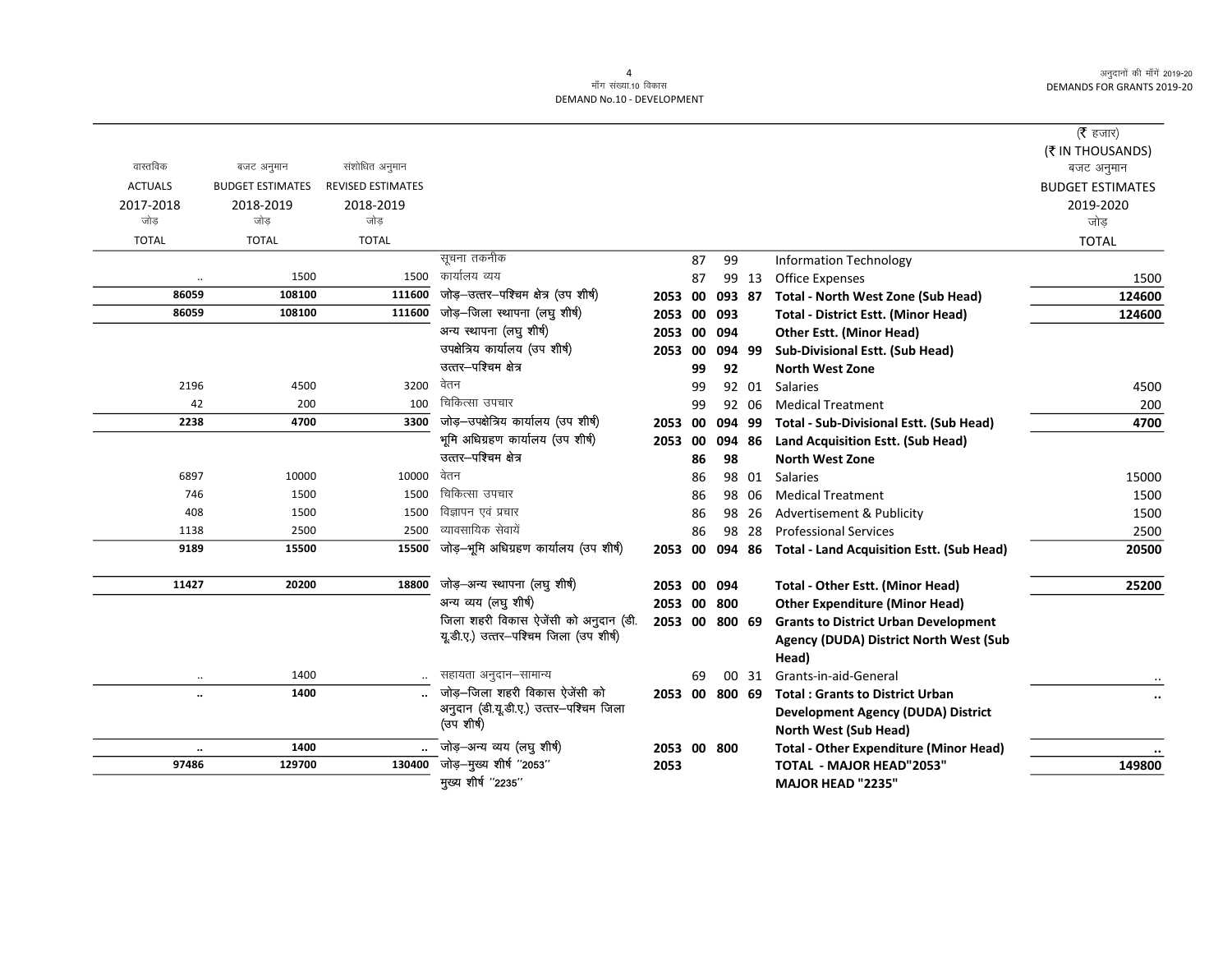|                |                                      |                          |                                              |      |             |                |                                                                | (रै हजार)                                               |
|----------------|--------------------------------------|--------------------------|----------------------------------------------|------|-------------|----------------|----------------------------------------------------------------|---------------------------------------------------------|
|                |                                      |                          |                                              |      |             |                |                                                                | (₹ IN THOUSANDS)                                        |
| वास्तविक       | बजट अनुमान                           | संशोधित अनुमान           |                                              |      |             |                |                                                                | बजट अनुमान                                              |
| <b>ACTUALS</b> | <b>BUDGET ESTIMATES</b>              | <b>REVISED ESTIMATES</b> |                                              |      |             |                |                                                                | <b>BUDGET ESTIMATES</b>                                 |
| 2017-2018      | 2018-2019                            | 2018-2019                |                                              |      |             |                |                                                                | 2019-2020                                               |
| जोड़           | जोड                                  | जोड़                     |                                              |      |             |                |                                                                | जोड                                                     |
| <b>TOTAL</b>   | <b>TOTAL</b>                         | <b>TOTAL</b>             |                                              |      |             |                |                                                                | <b>TOTAL</b>                                            |
|                |                                      |                          | सामाजिक सुरक्षा एंव कल्याण (मुख्य शीर्ष)     | 2235 |             |                | <b>Social Security &amp; Welfare (Major Head)</b>              |                                                         |
|                |                                      |                          | पुर्नवास (उप मुख्य शीर्ष)                    |      | 2235 01     |                | <b>Rehabilitation (Sub Major Head)</b>                         |                                                         |
|                |                                      |                          | अन्य राहत उपाय (लघु शीर्ष)                   |      | 2235 01 200 |                | <b>Other Relief Measures (Minor Head)</b>                      |                                                         |
|                |                                      |                          | उत्तर-पश्चिम क्षेत्र (उप शीर्ष)              |      | 2235 01     | 200 86         | North West Zone (Sub Head)                                     |                                                         |
|                |                                      |                          | जम्मू एवं कश्मीर के विस्थापितों के संबंध में |      | 86          | 98             | Payment of Monthly Ad-hoc relief in                            |                                                         |
|                |                                      |                          | मासिक तदर्थ राहत का भुगतान                   |      |             |                | respect of J&K Migrants                                        |                                                         |
|                |                                      |                          | अन्य प्रभार                                  |      | 86          |                | 98 50 Other Charges                                            |                                                         |
| 18862          |                                      |                          | स्वीकृत                                      |      |             |                | Voted                                                          |                                                         |
|                |                                      |                          | भारित                                        |      |             |                | Charged                                                        |                                                         |
| 18862          | $\ldots$<br>$\ddot{\phantom{0}}$     |                          | जोड़-उत्तर-पश्चिम क्षेत्र (उप शीर्ष)         |      |             |                | 2235 01 200 86 Total - North West Zone (Sub Head)              | $\cdots$                                                |
| 18862          | $\ddotsc$                            |                          | स्वीकृत                                      |      |             |                | Voted                                                          | $\cdots$                                                |
|                | $\ddotsc$                            | $\ddotsc$                | भारित                                        |      |             |                | Charged                                                        | $\ddotsc$                                               |
| 18862          | $\ddotsc$<br>$\ddotsc$               |                          | जोड़-अन्य राहत उपाय (लघु शीर्ष)              |      | 2235 01 200 |                | <b>Total - Other Relief Measures (Minor Head)</b>              | $\bullet\bullet$                                        |
|                | $\ddotsc$                            |                          |                                              |      |             |                |                                                                | $\ddot{\phantom{0}}$                                    |
| 18862          | $\ddotsc$                            | $\ddot{\phantom{a}}$     | स्वीकृत                                      |      |             |                | Voted                                                          | $\ddotsc$                                               |
|                | $\cdot\cdot$<br>$\ddot{\phantom{0}}$ |                          | भारित                                        |      |             |                | Charged                                                        | $\cdot\cdot$                                            |
| 18862          | $\ddotsc$                            | $\ddot{\phantom{a}}$     | जोड़-पुर्नवास (उप मुख्य शीर्ष)               |      | 2235 01     |                | <b>Total - Rehabilitation (Sub Major Head)</b>                 | $\ddot{\phantom{0}}\phantom{0}\bullet\dot{\phantom{0}}$ |
| 18862          |                                      |                          | स्वीकृत                                      |      |             |                | Voted                                                          |                                                         |
|                | $\ddotsc$                            |                          | भारित                                        |      |             |                |                                                                | $\ddot{\phantom{0}}\phantom{0}\bullet\bullet$           |
| 18862          | $\ddotsc$<br>$\cdots$                |                          | जोड़-मुख्य शीर्ष "2235"                      | 2235 |             |                | Charged<br>TOTAL - MAJOR HEAD"2235"                            | $\ddot{\phantom{a}}$                                    |
| 18862          | $\ddotsc$                            | $\ddotsc$                | स्वीकृत                                      |      |             |                | Voted                                                          | $\bullet\bullet$                                        |
|                | $\ddotsc$                            | $\ddot{\phantom{a}}$     | भारित                                        |      |             |                |                                                                | $\ddotsc$                                               |
|                | $\ddotsc$<br>$\ldots$                |                          | मुख्य शीर्ष "2245"                           |      |             |                | Charged                                                        | $\ddotsc$                                               |
|                |                                      |                          | प्राकृतिक संकटों के लिए राहत (मुख्य शीर्ष)   |      |             |                | MAJOR HEAD "2245"                                              |                                                         |
|                |                                      |                          |                                              | 2245 |             |                | <b>Relief on Account of Natural Calamities</b><br>(Major Head) |                                                         |
|                |                                      |                          | बाढ़, तूफान इत्यादि (उप मुख्य शीर्ष)         |      | 2245 02     |                | Floods, Cyclone etc. (Sub Major Head)                          |                                                         |
|                |                                      |                          | निशुल्क राहत (लघु शीर्ष)                     |      | 2245 02 101 |                | <b>Gratuitous Relief (Minor Head)</b>                          |                                                         |
|                |                                      |                          | उत्तर-पश्चिम क्षेत्र (उप शीर्ष)              |      |             | 2245 02 101 90 | <b>North West Zone (Sub Head)</b>                              |                                                         |
|                |                                      |                          |                                              |      |             |                |                                                                |                                                         |